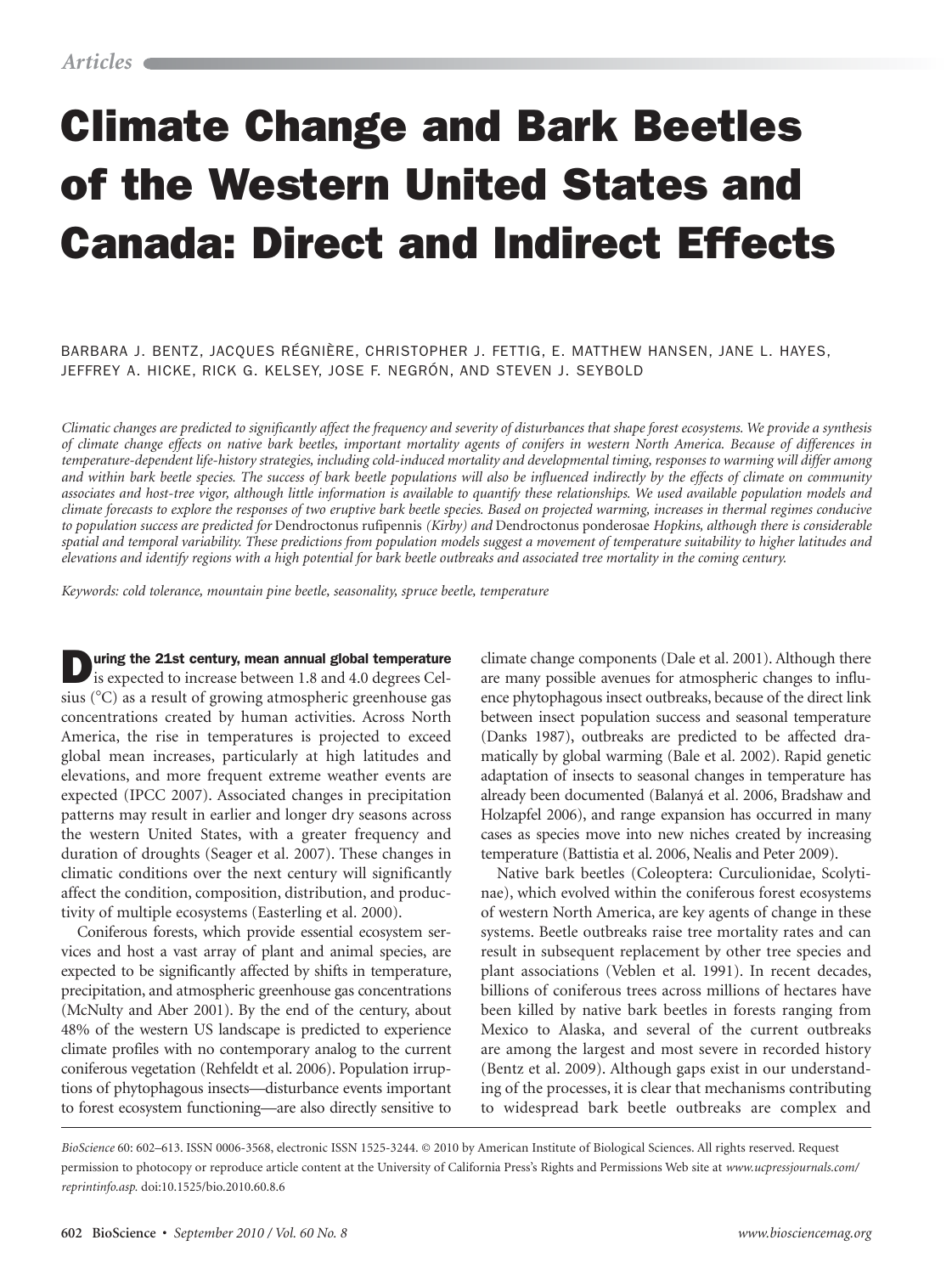include density-independent factors, in addition to spatial and temporal dependencies at multiple scales (Aukema et al. 2008, Raffa et al*.* 2008). Large areas of suitable host trees of susceptible vigor, age, and density are required for an outbreak to develop (Fettig et al. 2007). Because bark beetle population survival and growth are highly sensitive to thermal conditions, and water stress can influence host-tree vigor, outbreaks have been correlated with shifts in temperature (Powell and Logan 2005) and precipitation (Berg et al*.* 2006). However, a comprehensive synthesis of the direct and indirect effects of climate change on the population dynamics of bark beetles is lacking.

In this article we assess and synthesize the state of knowledge regarding effects of climate change on bark beetles that cause extensive conifer mortality in the western United States and Canada (table 1). We discuss potential direct and indirect impacts of climate change on multiple aspects of host trees, and bark beetle community ecology and population dynamics. We present two case studies to illustrate the potential impacts of global warming on the population outbreak dynamics of eruptive bark beetles.

### Direct effects of climate change on bark beetles

Of the hundreds of native bark beetle species in the western United States and Canada, few species (< 1%) attack and reproduce in live trees. Frequently referred to as aggressive bark beetles, these species can kill healthy trees and have the capacity to cause landscape-scale tree mortality (table 1). Host selection and colonization behavior by bark beetles are complex processes that involve both long- and short-range

behavioral components (Graves et al. 2008) with multiple thresholds and rapid feedback (Raffa et al. 2008). Bark beetle adults have sophisticated chemoreceptors and behaviors that allow them to recognize host tree species in addition to the potential defensive capacity of the host. Once a host is selected, colonization requires overcoming constitutive and inducible tree defenses, which include anatomical, physical, and chemical components (Franceschi et al. 2005). These defenses are overcome only when a critical minimum number of beetles are recruited to the host tree. This number varies with changes in host vigor, and therefore will be affected indirectly as host trees respond to a changing climate (see below). In most cases, recruitment is facilitated by aggregation pheromones that attract other colonizing adults (Raffa 2001). Following aggregation and subsequent mating, adults lay eggs in the phloem, and larvae excavate feeding tunnels in this tissue or in the outer bark, depending on the beetle species—a process that eventually results in the mortality of the host tree. Mature adult beetles of the next generation tunnel outward through the bark and initiate flight in search of a new host tree.

Synchronous adult emergence and life-cycle timing, critical strategies used by many bark beetle species to kill trees, are in large part dictated by several temperature-dependent physiological processes. Direct effects of climate change on bark beetle population dynamics will therefore occur predominantly through the influence of temperature on lifehistory strategies that (a) maintain adaptive developmental timing leading to synchronized population emergence and life-cycle timing, and (b) facilitate cold tolerance and avoidance of low-temperature-induced mortality.

*Table 1. Bark beetle species that have the capacity to cause landscape-scale tree mortality in the western United States and Canada.*

| <b>Common name</b>         | <b>Scientific name</b>       | <b>Major host species</b>                                                                                                                       |
|----------------------------|------------------------------|-------------------------------------------------------------------------------------------------------------------------------------------------|
| Arizona fivespined ips     | Ips lecontei                 | Pinus ponderosa, and others                                                                                                                     |
| California fivespined ips  | lps paraconfusus             | Pinus attenuata, Pinus contorta, Pinus coulteri, Pinus jeffreyi, Pinus lambertiana,<br>P. ponderosa, Pinus radiata, Pinus torreyana, and others |
| Douglas-fir beetle         | Dendroctonus<br>pseudotsugae | Pseudotsuga menziesii                                                                                                                           |
| Eastern larch beetle       | Dendroctonus simplex         | Larix laricina                                                                                                                                  |
| Fir engraver               | Scolytus ventralis           | Abies concolor, Abies grandis, Abies magnifica                                                                                                  |
| Jeffrey pine beetle        | Dendroctonus jeffreyi        | P. jeffreyi                                                                                                                                     |
| Mountain pine beetle       | Dendroctonus ponderosae      | Pinus albicaulis, Pinus aristata, Pinus balfouriana, P. contorta, Pinus flexilis,<br>P. lambertiana, Pinus monticola, P. ponderosa, and others  |
| Northern spruce engraver   | lps perturbatus              | Picea engelmannii, Picea glauca, Picea × Iutzii, Picea mariana, Picea sitchensis                                                                |
| Pine engraver              | lps pini                     | P. contorta, P. jeffreyi, P. ponderosa, and others                                                                                              |
| Piñon ips                  | lps confusus                 | Pinus edulis, Pinus monophylla                                                                                                                  |
| Roundheaded pine beetle    | Dendroctonus adjunctus       | Pinus arizonica, Pinus engelmannii, P. flexilis, Pinus leiophylla, P. ponderosa,<br>Pinus strobiformis                                          |
| Southern pine beetle       | Dendroctonus frontalis       | Pinus engelmannii, P. leiophylla, P. ponderosa                                                                                                  |
| Spruce beetle              | Dendroctonus rufipennis      | Picea engelmannii, Pi. glauca, Pi. sitchensis                                                                                                   |
| Western balsam bark beetle | Dryocoetes confusus          | Abies lasiocarpa, and others                                                                                                                    |
| Western pine beetle        | Dendroctonus brevicomis      | P. coulteri, P. ponderosa                                                                                                                       |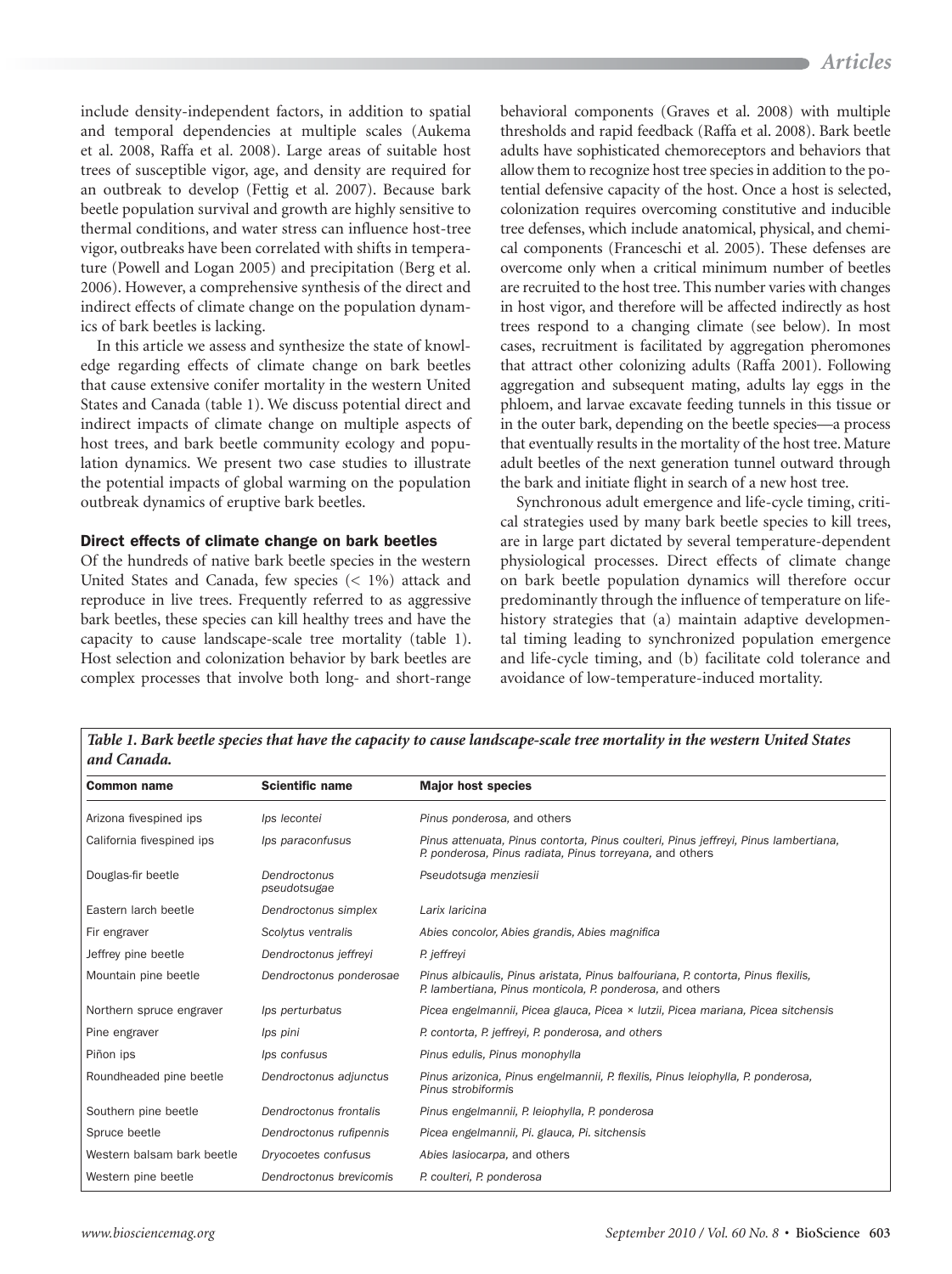# *Articles*

Developmental timing. The time required to complete a generation varies among bark beetle genera, species within a genus, populations within a species, and individuals within a population. Some species, such as the western pine beetle, *Dendroctonus brevicomis* LeConte, and the piñon ips, *Ips confusus* LeConte, produce more than one generation per year. Others, including the spruce beetle, *Dendroctonus rufipennis*  [Kirby], and mountain pine beetle, *Dendroctonus ponderosae* Hopkins, require one, two, or even three years to produce a single generation, depending on the temperature profile at a particular locale within their large geographic ranges. Moreover, as a result of the evolution of narrow thermal windows that minimize excess physiological costs (Pörtner and Farrell 2008), the adaptation of life-cycle timing to a local climate can result in a genetically predetermined variability in temperature response across the range of a single bark beetle species (Bentz et al*.* 2001). Although little is known about specific temperature-dependent developmental processes of many bark beetle species, research suggests that at least two predominant strategies, diapause and direct temperature control, have evolved to maintain appropriate life-cycle timing. Each strategy may be differentially affected by climate change.

Diapause is a dynamic, endocrine-mediated and environmentally driven dormancy that occurs at a specific life stage. Diapause not only offers a mechanism to keep insects synchronized with their environment and food availability but also provides tolerance to environmental extremes (Tauber et al*.* 1986). Although not all species have been investigated, diapause has been demonstrated or suggested to exist in five bark beetle species indigenous to western North America: (1) fir engraver, *Scolytus ventralis* LeConte (Scott and Berryman 1972); (2) spruce beetle (Hansen et al*.* 2001); (3) Douglas-fir beetle, *Dendroctonus pseudotsugae* Hopkins (Ryan 1959); (4) eastern larch beetle, *Dendroctonus simplex* LeConte (Langor and Raske 1987); and (5) pine engraver, *Ips pini* (Say) (Birch 1974). The effect of climate change on these species will depend on the life stage in which diapause occurs. For example, high summer temperatures prevent facultative prepupal diapause of the spruce beetle, resulting in beetles that complete their life cycles in a single year, compared with two years when the diapause is invoked, potentially leading to exponential population growth (Hansen and Bentz 2003). Conversely, an obligatory adult diapause initiated by low temperatures, as in spruce beetles and Douglas-fir beetles, could be disrupted by higher minimum temperatures.

Direct temperature control also maintains appropriate seasonality in bark beetles (*sensu* Danks 1987). In the mountain pine beetle, for example, life stage–specific developmental thresholds aid in synchronizing adult emergence at appropriate times of the year (Powell and Logan 2005). Later life stages (e.g., fourth instar larvae) have higher temperature threshold requirements for development than earlier life stages. The higher temperature thresholds serve to synchronize individuals during autumn, as temperatures decrease, and also prevent development to the cold-intolerant pupal life stage (Logan and Bentz 1999). Temperature pattern

throughout a life cycle is therefore critical to appropriate seasonality, and predicted rises in temperature could affect both developmental thresholds and rates in multiple life stages. Additional fitness parameters potentially affected include higher adult longevity and prolonged adult emergence and flight. Warming trends have been associated with shifts in generation duration for populations of spruce beetle in Alaska, Utah, and Colorado (Hansen et al. 2001, Werner et al. 2006), and mountain pine beetle in high-elevation forests (Bentz and Schen-Langenheim 2007).

Little is known about developmental strategies of the many bark beetle species indigenous to the southwestern United States and Mexico. These species are significant because of their potential to move northward with climate change by following range expansion of current hosts or by adapting to novel hosts. The roundheaded pine beetle, *Dendroctonus adjunctus* Blandford, for example, colonizes pines from southern Utah and Colorado south into Guatemala, and its life-cycle timing differs depending on geographical location (Chansler 1967). Although it appears that the northern extent of this bark beetle species, and others restricted to the southwestern United States and Mexico, is currently limited by climate and not host-tree availability (Salinas-Moreno et al. 2004), information is lacking on temperature-dependent physiological aspects of its life history that may be range limiting. The polyphagy exhibited by the roundheaded pine beetle and other bark beetles currently found in Mexico suggests they may do well in pine species they would encounter in a northward range expansion, potentially invading niches vacated by beetle species whose population success is disrupted by climate change. Novel species assemblages could be created, as exemplified by recent documentation of the Mexican pine beetle, *Dendroctonus mexicanus* Hopkins, formerly thought to be limited to northern Mexico, and the southern pine beetle, *Dendroctonus frontalis* Zimmermann, attacking the same individual pine trees in the Chiricahua Mountains of Arizona. This incidence is potentially a result of an increase in climate suitability and the number of beetle generations per year (Waring et al. 2009).

Cold tolerance. In addition to climate controls on adaptive developmental timing, mortality from cold exposure is considered a key temperature-related factor in bark beetle population dynamics, although there are few data for most bark beetle species. Cold hardening is the dynamic acquisition of cold tolerance through biochemical and physiological processes, and is most often triggered by cold temperatures (Lee 1989). Similar to the adaptations in temperature-dependent developmental timing described above, cold tolerance will undoubtedly vary among genera and within populations of the same bark beetle species because of the temperaturedependent nature of cold hardening and the metabolic costs involved (Régnière and Bentz 2007). Spruce beetles and mountain pine beetles accumulate cryoprotectant compounds such as glycerol as temperatures decline during autumn (Miller and Werner 1987, Bentz and Mullins 1999).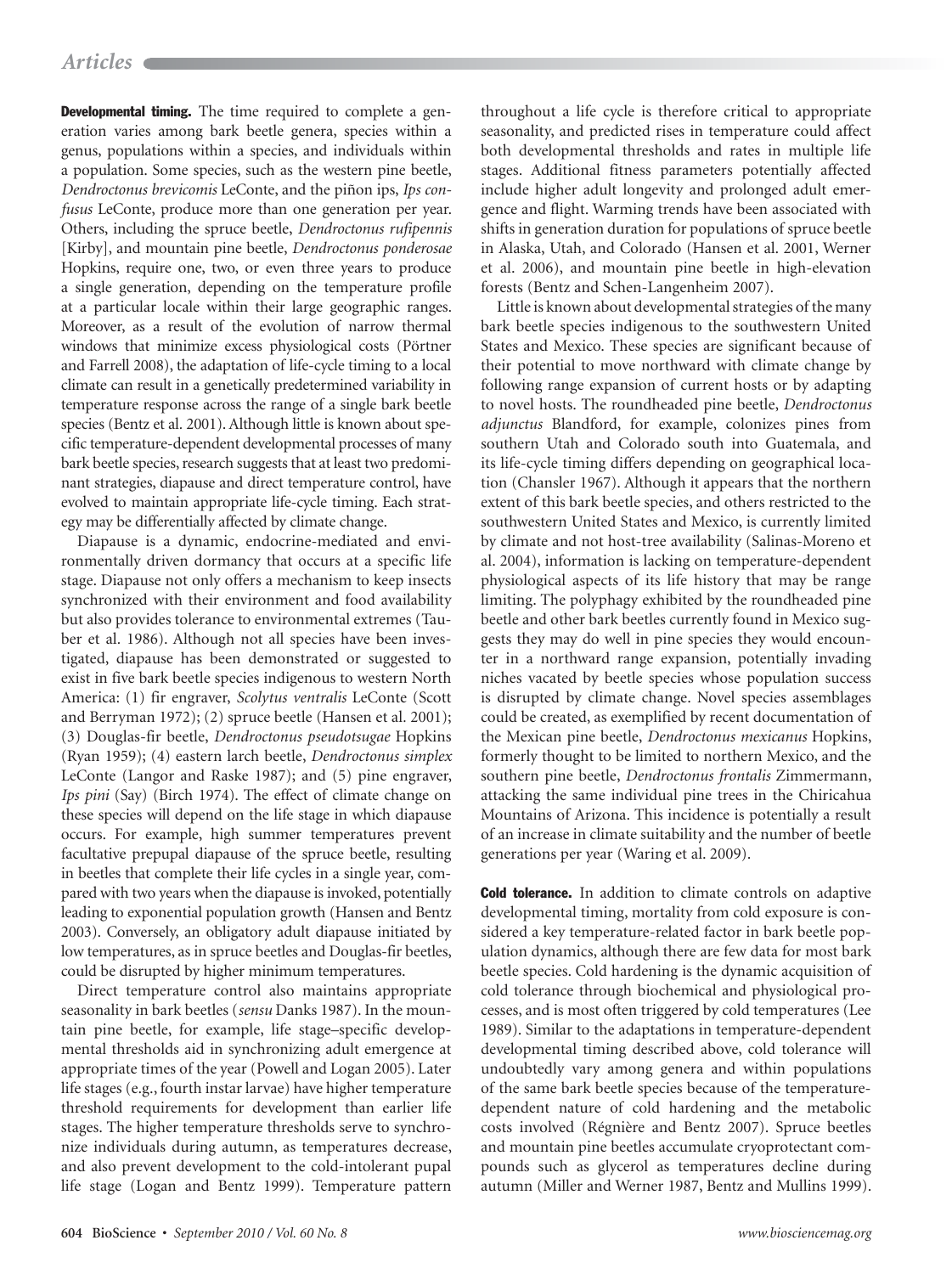Cold tolerance for these insects is therefore greatest during the winter months, and lowest during periods of glycerol synthesis and catabolism in autumn and spring, respectively, suggesting a direct correlation between increasing minimum temperatures associated with climate change and a reduction in cold-induced beetle mortality.

#### Indirect effects of climate change on bark beetles

Bark beetle population success will be influenced indirectly by the effects of climate on community associates, host-tree vigor, and host abundance.

**Community associates.** Upon colonizing a tree, bark beetles introduce an array of fungi, bacteria, nematodes, and mites that can significantly influence their fitness (Hofstetter et al*.* 2006, Cardoza et al*.* 2008). The relationship between bark beetle species and their associates is often described as symbiotic, as many bark beetles have evolved morphological adaptations to assist in the transport of specific associates, derive nutritional and defensive benefits from them, or both (Klepzig and Six 2004). For example, spruce beetles have specialized body structures to carry associated nematodes (Cardoza et al. 2008), and mountain pine beetles and western pine beetles have structures to transport symbiotic fungi (Klepzig and Six 2004). Developing mountain pine beetle larvae acquire vital nutrients not found in plant tissue by feeding on two fungi, *Grosmannia clavigera* and *Ophiostoma montium*, the hyphae of which spread throughout the phloem and sapwood following inoculation into the tree by attacking beetles. Although both fungi are important, evidence suggests that one species (*G. clavigera*) supports faster brood development, larger body size, and higher brood production than does the other (Bleiker and Six 2007). Each fungus possesses different thermal ranges for optimal growth (Rice et al. 2008), and seasonal temperature dictates which fungal species is ultimately vectored by dispersing beetles (Six and Bentz 2007). Because benefits to the mountain pine beetle are not the same for each fungal species, shifts in temperature and precipitation associated with climate change could indirectly affect mountain pine beetle population success through direct effects on fungal symbionts.

Other community associates and trophic interactions, including avian predators and insect parasitoids and predators (McCambridge and Knight 1972, Boone et al. 2008), undoubtedly will also be influenced by abiotic factors associated with climate change. The ecological roles and temperature dependencies of the majority of bark beetle community associates are not well understood, which hampers full comprehension of the consequences of climate change on bark beetle population dynamics.

Host-tree physiology. Climate change will influence bark beetle–host interactions in complex or nonlinear ways. Although plants tend to thrive in carbon-enriched atmospheres, mature wildland conifer species are not necessarily carbon limited and therefore may not express large growth

increases in response to increased carbon dioxide  $(CO_2;$ Millard et al. 2007). However, when grown in the presence of elevated  $CO_2$ , plants accumulate carbon and the carbonto-nitrogen ratio increases (Zvereva and Kozlov 2006), resulting in reduced nutrition (low nitrogen content) for insect herbivores (Mattson 1980). To compensate, insects consume more but grow more slowly, a trade-off with the potential to disrupt phenological synchrony important to bark beetle survival, in addition to prolonging exposure to mortality agents. The indirect negative effects of enhanced  $CO<sub>2</sub>$  on bark beetle growth and survival are, at least in part, outweighed by other climate-change-induced effects on host trees, including reduced defenses.

An important consequence of climate change is higher frequency and severity of droughts (Seager et al. 2007). In addition to directly affecting tree death through carbon starvation and cavitation of water columns within the xylem, climatic water stress can have profound effects on tree susceptibility to bark beetle attack. To avoid droughtinduced hydraulic failure, plant stomates close to restrict transpiration. However, stomatal closing also limits carbon assimilation, which can result in carbon starvation (McDowell et al. 2008). Changes in carbon assimilation will also alter within-plant allocation of carbohydrates available for growth, defense, and tissue repair, affecting the production of constitutive or inducible chemical defenses (Herms and Mattson 1992) and thus a tree's ability to respond to bark beetle invasions. Hydraulic failure may be further amplified when water transport is interrupted by symbiotic fungi inoculated into trees during the bark beetle attack process (McDowell et al. 2008). Drought-induced alterations to tree defensive capacity ultimately reduce the threshold number of beetles necessary for a successful mass attack, thereby relaxing the constraints on critical thresholds that must be surpassed for bark beetle outbreaks to occur.

Although the mechanisms connecting drought stress to bark beetle outbreaks are not well understood in western North American ecosystems, it is clear that effects will vary regionally and by bark beetle–host species complex because of differences in critical feedbacks driving beetle population dynamics, as well as physiological differences among tree species. For example, the regional-scale piñon ips epidemic associated with severe drought in the southwestern United States (Breshears et al. 2005) ended as the supply of drought-stressed trees was exhausted. In contrast, although drought stress facilitated progression from an incipient to epidemic mountain pine beetle population in British Columbia, a significant correlation with precipitation was no longer found after the beetle population became self-amplifying (Raffa et al. 2008). In both cases, elevated temperatures, which directly influence bark beetle population success in ways described above, were associated with drought conditions that affected tree stress.

Host-tree distribution. The distribution of coniferous vegetation across western North America resulted from climatic shifts dating back millions of years (Brunsfeld et al. 2001), in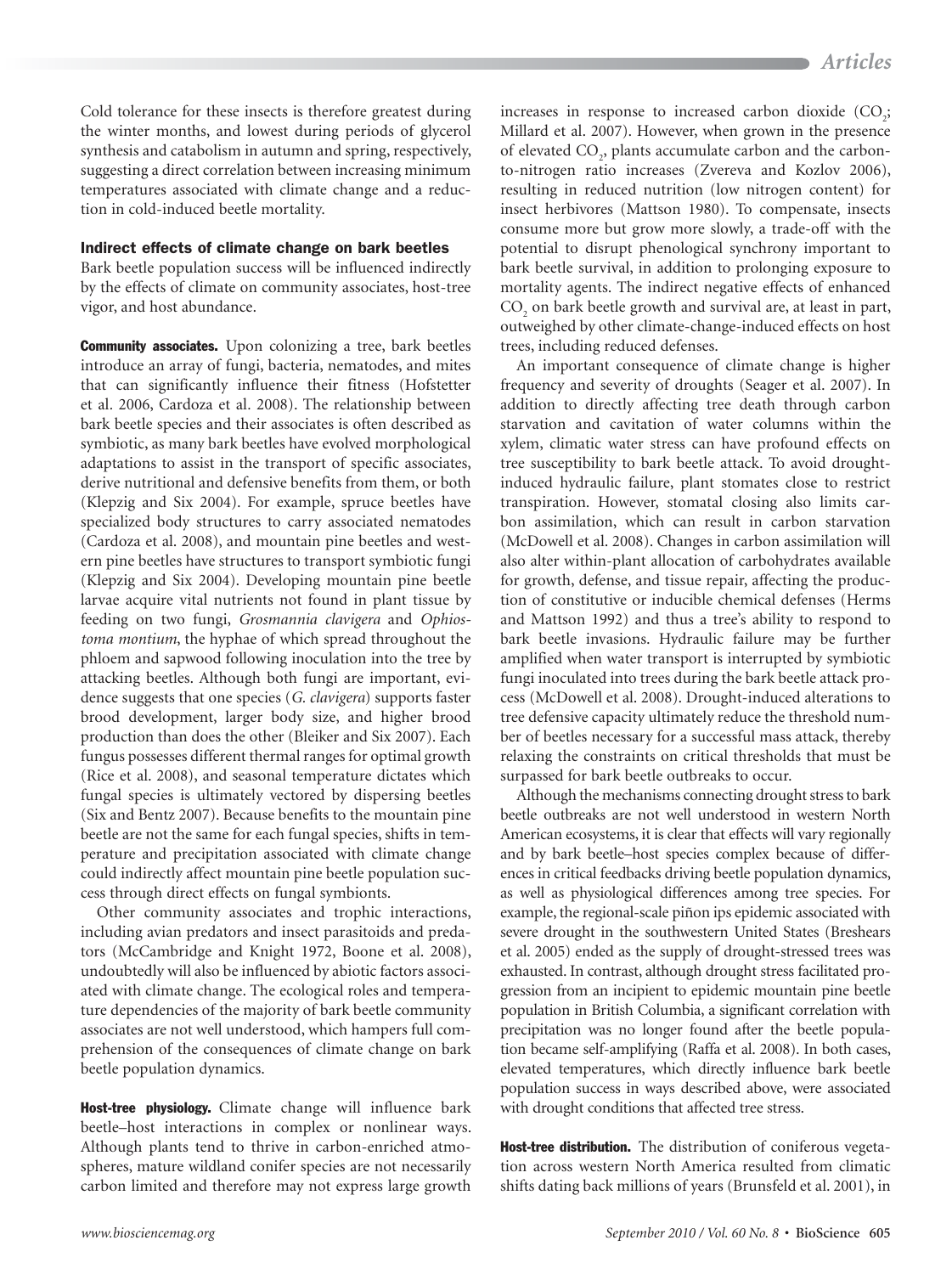addition to more recent recolonization of deglaciated lands from multiple refugial populations (Godbout et al. 2008). In response to an approximately  $2^{\circ}$ C increase in temperature, significant changes in community composition occurred over the past several thousand years, including the formation of new communities, many of which no longer exist today (Shugart 2003). As tree species ranges shifted, so did the ranges of phytophagous insects such as bark beetles as they tracked environmental changes and followed host tree species (Seybold et al. 1995). These historical patterns foreshadow large modifications to current forest ecosystem dynamics as climate change accelerates.

In a rapidly changing environment, coniferous tree species will persist through migration or adaptation to new conditions, or they will go locally extinct. The fate of any individual species will depend on multiple factors, including phenotypic variation, fecundity, and biotic interactions (Aitken et al. 2008). On the basis of the best existing data for 130 tree species in North America and associated climate information, and assuming no limitations to individual tree growth, McKenney and colleagues (2007) predicted that the average range for a given tree species will decrease in size by 12% and will shift northward by 700 kilometers (km) during this century. Under a scenario in which survival occurs only in areas where anticipated climatic conditions overlap with current climatic conditions, niches for tree survival will decrease in size by 58% and shift north by 330 km. More specific to this synthesis, range predictions for several hosts of notable bark beetle species provide striking comparisons. Relative to contemporary distributions, by 2060 the range of Engelmann spruce, *Picea engelmanni* Parry ex Engelm., a principal host for spruce beetle, is projected to decrease by 47% within the contiguous western United States. During the same period, the areas inhabited by ponderosa pine, *Pinus ponderosa* Laws., and Douglas-fir, *Pseudotsuga menziesii* Franco, hosts of several bark beetle species, are projected to increase by 11% and 7%, respectively (Rehfeldt et al. 2006). If we assume that current tree distributions are driven by nonclimatic biotic factors such as bark beetles in addition to climate, models used to forecast specific tree distributions may already include an inherent measure of the influence of bark beetles on tree species distributions.

## Case studies

Despite uncertainties, changes in temperature predicted by general circulation models can be an important basis for estimating biological response to changing conditions (Millar et al. 2007). When used in conjunction with quantitative models that are based on a mechanistic understanding of biological responses to temperature, results can provide insight into ecosystem responses to climate change. We explore the potential effects of changing climate on bark beetle outbreak dynamics using two case studies: (1) spruce beetle and (2) mountain pine beetle. We chose these species for analysis because mechanistic models for predicting temperature effects on population success have been developed.

Because models incorporating the direct effects of climatic changes on conifers and their subsequent response to bark beetle attacks are not currently available, our quantitative assessments are based solely on bark beetle population success. Our assessment assumes no change in current tree distributions, and that thermal conditions conducive to bark beetle population success result in increased levels of tree mortality, although we do not explicitly model the impacts to forests.

Weather data and bark beetle model projections. Simulated past and future climates (1961–2100) were obtained from the Canadian Regional Climate Model (CRCM) version 4.2.0 runs ADJ and ADL (Music and Caya 2007). We used the Intergovernmental Panel on Climate Change A2 emissions scenario, which results in relatively high projected warming in 2100 among all scenarios (IPCC 2007), but which has been realistic thus far given emissions estimates in the last 20 years (Raupach et al. 2007). The simulations provided a 201  $\times$  193 gridded database of daily maximum and minimum air temperatures and precipitation over North America with a horizontal resolution of 45 km (true at 60°N). From these data, 30-year normals were computed for each decade in the interval between 1961 and 2100, and the "delta" method (differences between modeled decadal normals and the reference period 1961–1990) was used to generate unbiased decadal sets of 30-year normals into the future. Observed (1961–1990) and predicted (2001– 2030, 2071–2100) normals were used to generate stochastic daily minimum and maximum temperatures (Régnière and St-Amant 2007) for input to the spruce beetle and mountain pine beetle models.

The spruce beetle and mountain pine beetle models (described below) are driven by hourly temperature (interpolated between the minimum and maximum temperatures on successive days) and were integrated with weather and topography using BioSIM (*http://cfs.nrcan.gc.ca/factsheets/biosim*). We ran models for 25,000 simulation points across North America, north of Mexico, with an emphasis on mountainous and forested areas. Elevations were obtained from digital elevation models (DEM) at 30-as resolution (*http://eros.usgs. gov/products/elevation/gtopo30/gtopo30.html*). Because weather inputs are stochastic and responses are nonlinear, we replicated each model run 30 times, each with a stochastically different one-year temperature time series for each simulation point and normals period. We averaged model output over replicates. From these averaged outputs, maps were generated by universal kriging, with elevation provided by the input DEM as external drift variable (Hudson and Wackernagel 1994). Probability values were linearized by logistic transformation before interpolation and before the maps were back transformed. Maps depict a continuous measure of bark beetle population success (as defined by each insect model) for the three climate periods. Model output was masked using polygons that estimate the 20th-century locations of spruce (for spruce beetle) and pine (for mountain pine beetle) habitat in the United States and Canada (Little 1971).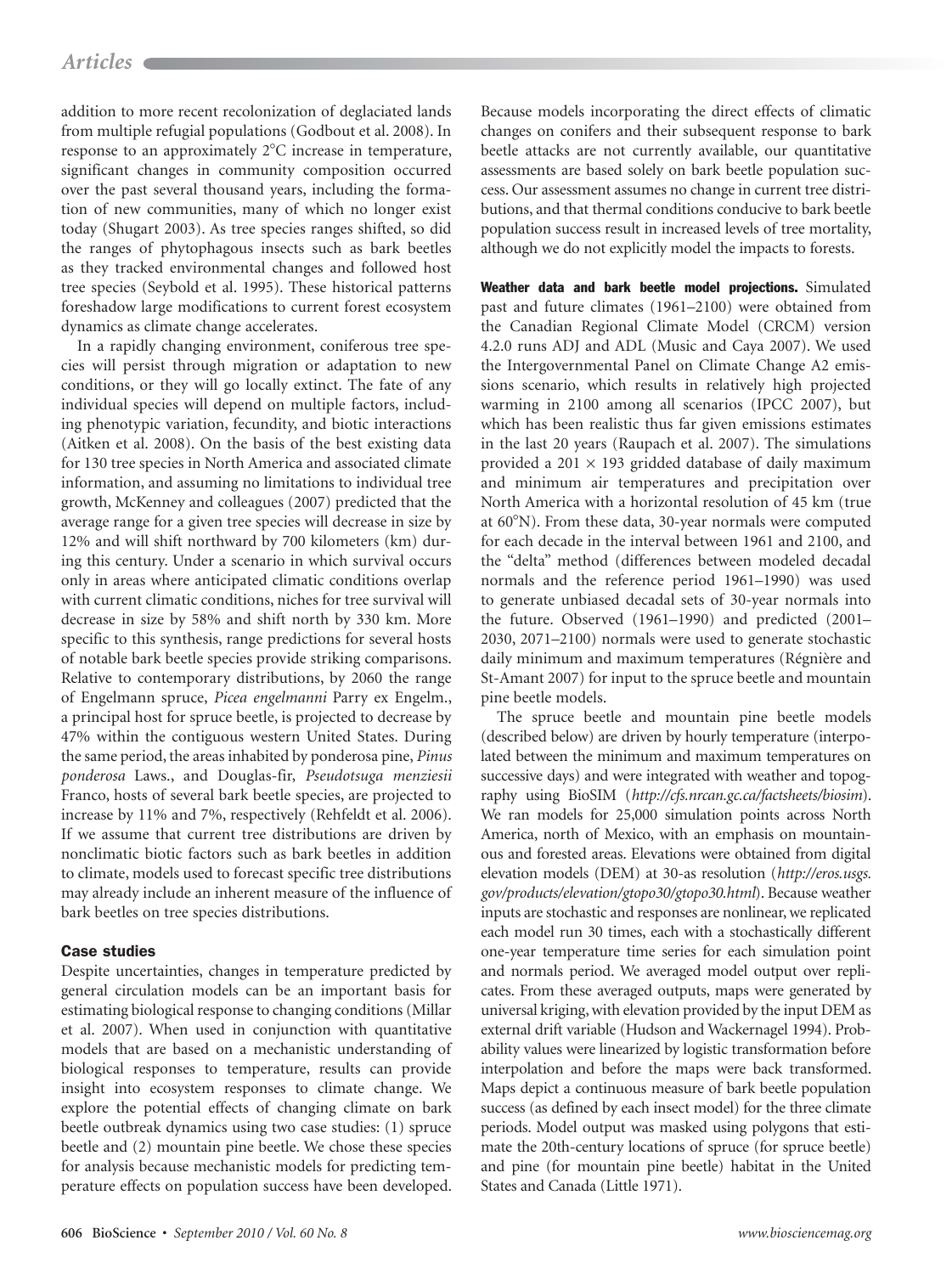**Spruce beetle.** The spruce beetle is distributed in spruce forests throughout western North America, across the boreal forest of Canada, and into the northeastern United States. Extensive spruce beetle outbreaks have occurred throughout the contiguous western United States, Alaska, and western Canada during the past decade, affecting more than 3 million hectares (ha) of forest (USDA Forest Service, Forest Health Protection, and Natural Resources Canada, Canadian Forest Service). In Alaska alone, the spruce beetle affected approximately 2 million ha during a prolonged outbreak in the 1980s and 1990s (Werner et al. 2006). High summer temperatures are correlated with a rising proportion of beetles that complete a generation in a single year rather than in two years, contributing significantly to population growth (Hansen and Bentz 2003) and to greater levels of spruce-beetle-caused tree mortality (Berg et al*.* 2006). To examine the direct effects of higher temperature on spruce beetle population success and growth, we used an empirical model that predicts spruce beetle life-cycle duration as a function of hourly air temperature (Hansen et al. 2001). A higher probability of one-year beetles translates to a higher probability of a population outbreak.

Spruce beetle model results. Model predictions suggest that during the historical period 1961–1990, the majority of spruce forests in Alaska, and those at high elevations in the contiguous western United States and northern latitudes of Canada, would have a moderate to low probability of spruce beetle populations developing in a single year (figure 1a, 1d). In the period 2001–2030 and again from 2071 to 2100, we would expect substantial increases in spruce forest area with high probability of spruce beetle offspring produced annually rather than semiannually (figure 1b, 1c, 1e, 1f). By the end of the century, the change in temperatures across the boreal forests of central Canada may cause markedly higher probability of spruce beetle outbreak potential, based on developmental timing alone. A model for

predicting the cold tolerance of this insect is not available. In addition to favorable weather, large expanses of mature spruce forest are required for a widespread outbreak. Therefore, although spruce beetle outbreak potential will be enhanced by higher temperatures throughout the century, reductions in the range of Engelmann spruce in the western United States, also as a result of climate change (Rehfeldt et al*.* 2006), could cause an overall reduction in long-term spruce beetle impacts in that region.



*Figure 1. Predicted probability of spruce beetle offspring developing in a single year in spruce forests across the range of this insect in North America during three climate normals periods: (a) 1961–1990, (b) 2001–2030, and (c) 2071–2100, and only in the western United States in (d) 1961–1990, (e) 2001–2030, and (f) 2071–2100. Higher probability of one-year life-cycle duration translates to higher probability of population outbreak and increased levels of spruce-beetle-caused tree mortality. Model results are shown only for areas estimated to be 20th-century spruce habitat (from Little 1971).*

Mountain pine beetle. The mountain pine beetle ranges throughout southern British Columbia, portions of eastern Alberta, and most of the western United States. The geographic distribution of the beetle generally reflects the range of its primary hosts (table 1), although the range of lodgepole pine extends further to the north and ponderosa and other pine species further to the south than where mountain pine beetles are currently found. In the past decade, widespread mountain pine beetle outbreaks in British Columbia and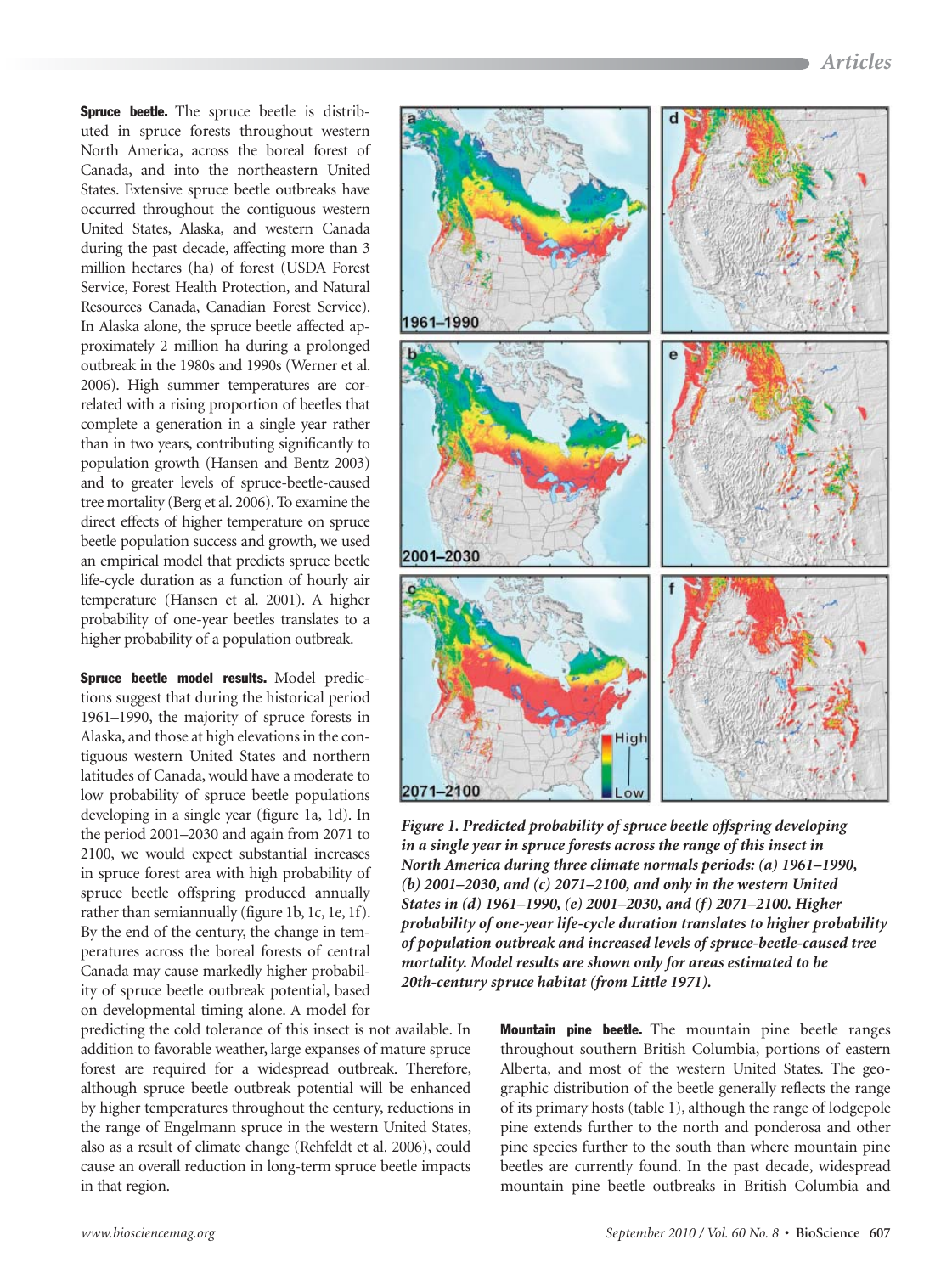# *Articles*

the northern and central US Rocky Mountains have been severe and long lasting, affecting more than 25 million ha (USDA Forest Service, Forest Health Protection, and Natural Resources Canada, Canadian Forest Service). Population outbreaks are also occurring in areas outside the recorded historical range, including lodgepole pine forests in central British Columbia and lodgepole pine and jack pine hybrids,

*P*. *banksiana* Lamb., in western Alberta (Nealis and Peter 2009). Significant tree mortality caused by mountain pine beetles, relative to historical records, has also recently occurred in high-elevation pine forests across the western United States (Gibson et al. 2008). We analyzed the influence of future temperature patterns on mountain pine beetle population success within its current range in the western United States and Canada using models describing the insect's seasonality and tolerance to cold. Because pine hosts extend beyond the current mountain pine beetle range, and because the beetle is a known polyphage, we also provide projections of the potential for expansion into pine forests of northern, central, and eastern Canada and the eastern United States.

The seasonality model used here was described by Logan and Bentz (1999), analyzed by Powell and Logan (2005), and used by Hicke and colleagues (2006). In addition to predicting the probability of beetles developing in a single year, as described above for the spruce beetle, a constraint on the timing of adult emergence is included in the model to further describe the adaptive nature of a particular temperature regime to the mass attack process and subsequent population survival. In the model, if annual adult emergence occurs before 1 June or after 30 September for three or more consecutive years, that temperature time series is considered maladaptive. A higher number of years (out of the 30-model-run replicates for each stochastically different one-year temperature time series) that were not part of a maladaptive series translates to a higher probability of mountain pine beetle success, and hence a higher risk of associated tree mortality. We also used the cold tolerance model developed by Régnière and Bentz (2007) to predict the probability of annual survival given a one-year temperature regime. This model describes the dynamic temperaturedependent process of polyhydric alcohol

accumulation and loss influencing mountain pine beetle supercooling capacity. We ran the model on the same series of 30-year weather data for each simulation point and set of climatic normals, and we calculated the location average probability of survival. A higher probability of low-temperature survival translates to a higher probability of mountain pine beetle population success.



*Figure 2. Predicted probability of mountain pine beetle adaptive seasonality (a–c) and cold survival (d–f) in pine forests of the western United States during three climate normals periods: (a) and (d) 1961–1990; (b) and (e) 2001–2030; and (c) and (f) 2071–2100. High probability of adaptive seasonality and cold survival suggests increased population success and increased levels of mountain pine beetle-caused tree mortality. Model results are only shown for areas estimated to be 20th-century pine habitat (from Little 1971).*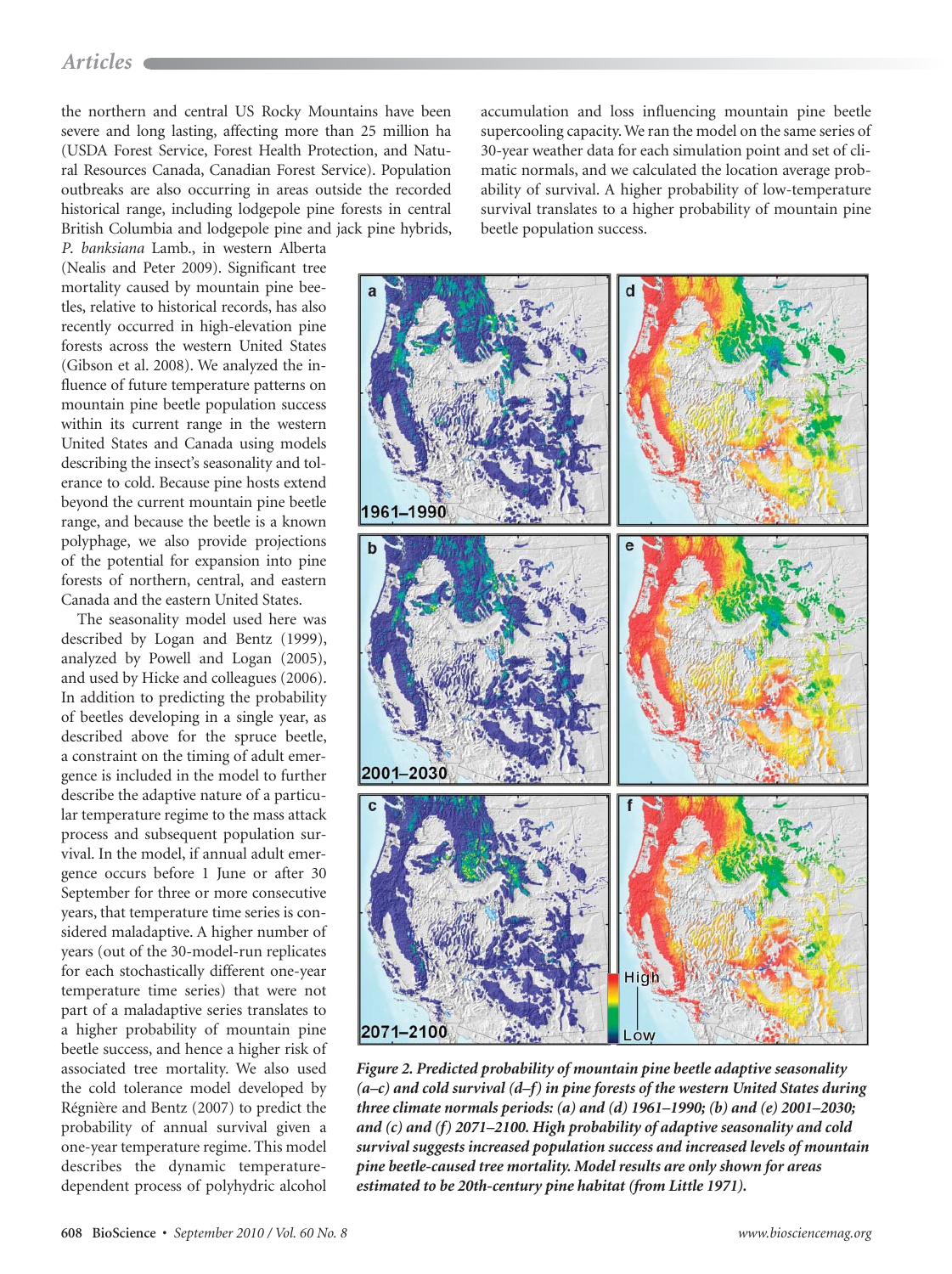Mountain pine beetle model results. Temperature data from the historical period 1961–1990 show that the majority of the area within the current range of the mountain pine beetle had low predicted probability of adaptive seasonality, although scattered areas throughout the area had moderately high probability (figures 2a, 3a). During this same period, low temperature survival would have been high in coastal regions and other low-elevation forests across the current range, although quite low in high-elevation areas of the United States and Canadian

Rocky Mountains (figures 2d, 3d). As temperatures rise throughout this century, the area suitable for both adaptive seasonality and low-temperature survival is predicted to grow, although results are highly spatially variable (figures 2b, 2e, 3b, 3e). Notably, both models predict greater probability of population success in portions of the current range that have experienced significant increases in tree mortality caused by mountain pine beetles during the past decade, including high-elevation forests of the western United States and Canadian Rocky Mountains, and lodgepole pine forests in central British Columbia, Colorado, and central Idaho. We note that this insect's flexibility in life-history strategies appears greater than previously anticipated (Bentz and Schen-Langenheim 2007), and our working definition of adaptive seasonality and associated rules that drive the seasonality model may be too restrictive. Moreover, observed genetic variability in response to temperature (Bentz et al. 2001) is not currently incorporated, and the development model used for this analysis was derived using data from populations in northern Utah and central Idaho. Predictions for mountain pine beetle in the southwestern United States, in particular, may differ as new developmental parameters are incorporated. An updated modeling framework that addresses these concerns is being developed.

Our modeling results provide some insight into concerns expressed about the potential for mountain pine beetle range expansion across the boreal pine forests of central Canada and into pine forests of central and eastern United States. The potential for adaptive seasonality in central Canada decreases dramatically from the historical period to the end of this century, with high probability of population success restricted to northern provinces (figure 3a, 3b, 3c). Given assumptions of

the seasonality model, these results suggest that substantial warming would disrupt the emergence timing and generation duration required for population success. Across pine habitats in the central and eastern United States, adaptive seasonality remains low throughout the century. An increase in lowtemperature survival is predicted for spatially isolated areas in Canada, including west-central Alberta, where mountain pine beetle has recently been found attacking lodgepole/ jack pine hybrids (Nealis and Peter 2009). By the end of



*Figure 3. Predicted probability of mountain pine beetle adaptive seasonality (a–c) and cold survival (d–f) across the range of pine species in the United States and Canada during three climate normals periods: (a) and (d) 1961– 1990; (b) and (e) 2001–2030; and (c) and (f) 2071–2100. Mountain pine beetle outbreak populations are currently restricted to pine forests in the western United States, central British Columbia and west-central Alberta. Based solely on the modeled response of mountain pine beetle to temperature, results suggest that by the end of this century probability of range expansion across Canada and into central and eastern US forests will be low to moderate.*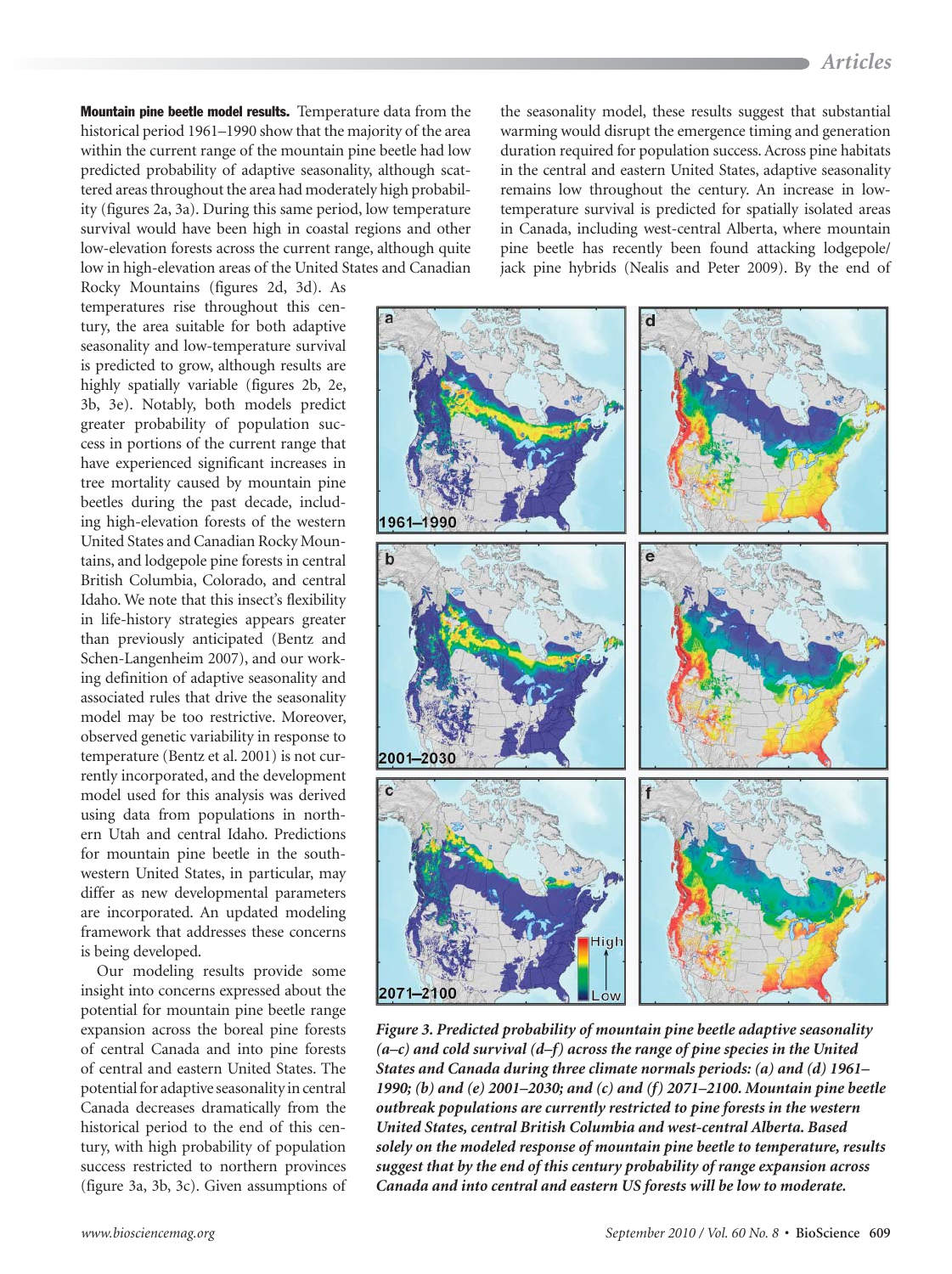

*Figure 4. Mountain pine beetle–killed whitebark pine on the Bridger Teton National Forest, Wyoming. The photograph was taken on 13 July 2009 and shows trees attacked and killed over several years. Following mountain pine beetle attack, tree foliage turns yellow, orange, then red over a one- to two-year period. Eventually the needles drop to the forest floor, leaving a grey canopy. Photograph: Courtesy of Wally Macfarlane.*

the century, cold-survival probability substantially increases across Canada, although in areas key to mountain pine beetle migration in central Canada, the probability for lowtemperature survival remains low. Our model results suggest that without adaptation to increasing temperature, the probability of mountain pine beetle range expansion across jack pine forests and into eastern US pine forests will remain low to moderate throughout this century (figure 3c, 3f).

## **Conclusions**

Bark beetle response to climate change can be characterized by a high degree of complexity and uncertainty, as populations are influenced directly by shifts in temperature and indirectly through climatic effects on community associates and host trees. Because changes in climate will not be uniformly distributed across years, and not all temperature-dependent processes will be equally affected, a mechanistic understanding is imperative for making predictions of direct effects of climate change on future population trends. On the basis of temperature projections from the CRCM and mechanistic models developed for spruce beetle and mountain pine beetle, we expect positive changes in thermal regimes conducive to population success of both species throughout this century. Significant temporal and spatial variability in thermal suitability is predicted, however, emphasizing the complexity in both the thermal habitat and temperature-based physiological processes of these insects. Temperature profiles that promote cold-temperature survival may not also result in appropriate

developmental timing, and vice versa. Although detailed information on temperature-dependent physiological processes is not available for the majority of bark beetle species in the southwestern United States and Mexico, many of these species are currently limited by climate rather than host availability, suggesting a high potential for range expansion northward. Developmental life-history strategies have evolved to maintain appropriate seasonality, and higher temperatures may not always translate into population growth or range expansion without adaptation to rapidly changing environmental conditions, a phenomenon documented in several insect species (Bradshaw and Holzapfel 2006). Because the extreme difference in generation times between bark beetles and their coniferous hosts dictates a faster relative rate of adaptation for beetles, this is a critical missing component in our predictions. Models that incorporate genetic variability in bark beetle temperature-dependent parameters are also needed.

Despite uncertainty in forecasts of future climate parameters that have been downscaled to a forest landscape, predictions of trends in bark beetle population success as a function of the direct effects of temperature will be instrumental in development and application of strategies for management of future forests. There is clearly a need, however, for a better understanding and more refined models that integrate indirect effects of climate change on host trees with bark beetle population success, as well as interactions among bark beetle outbreaks and other forest disturbances. For example, drought and other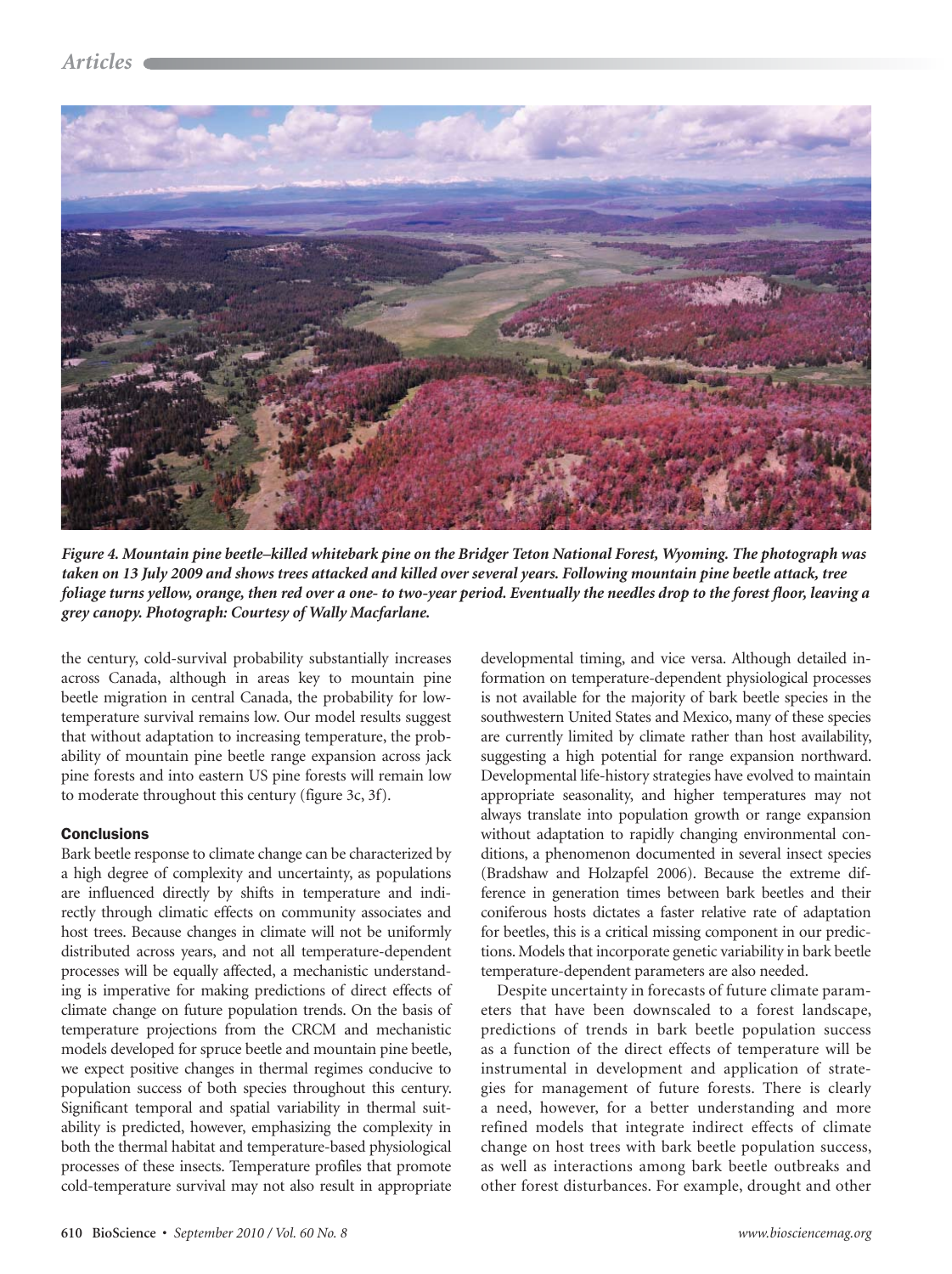processes can homogenize host-tree species age, structure, and vigor, thereby indirectly contributing to landscapewide, bark-beetle-caused tree mortality (McDowell et al. 2008). More frequent extreme weather events will also likely provide abundant resources for some bark beetle species creating the potential to trigger localized outbreaks (Gandhi et al. 2007). Fire, an important forest disturbance that is directly influenced by climate change (Westerling et al. 2006), can reduce the resistance of surviving trees to bark beetle attack. Furthermore, climate-changeinduced shifts in bark beetle outbreak frequency and intensity may indirectly affect patterns and severity of wildfire, although the relationships are poorly understood, highly complex, and temporally and spatially dynamic (Jenkins et al. 2008).

Bark beetles are inextricably linked to their host trees, and will undoubtedly influence the formation of new western North American coniferous forests as predicted broad-scale tree migrations occur this century. At the retreating and expanding margins of tree distributions, bark beetles may play a significant role in colonizing and killing stressed individuals as trees and their progeny strive to adapt to a changing environment. Current tree distributions may have been significantly influenced by bark beetles preferentially colonizing trees in environmentally compromised positions at the range margins, and future tree distributions will most likely be affected similarly by these agents of mortality.

Rapid and broad-scale tree mortality events, such as those that have recently occurred across western North America, can have long-term impacts on ecosystem structure and community dynamics, with feedbacks that further influence climate and land use (Kurz et al*.* 2008, McDowell et al. 2008). Bark beetle outbreaks driven by climate change may also result in trajectories beyond the historical resilience boundaries of some forest ecosystems, causing irreversible ecosystem regime shifts. The recent loss of entire stands of long-lived, high-elevation whitebark pine, *Pinus albicaulis* Engelm., as a result of the mountain pine beetle (figure 4) underscores the need for greater understanding of climate change effects on complex interactions important to ecosystem resiliency and stability. Characterizing thresholds for systems beyond which changes are irreversible will be an important component of forest management in a changing climate.

#### Acknowledgments

This effort was facilitated by and coordinated through the US Department of Agriculture (USDA) Forest Service Research and Development Western Bark Beetle Research Group, and was funded in part by the USDA Forest Service Western Wildland Environmental Threat Assessment Center, Prineville, Oregon. The CRCM data was generated and supplied by Ouranos. We thank Jim Vandygriff, Remi St-Amant, and Pierre Duval for assistance with map creation. Discussions with Robert Progar and John Lundquist and comments from Craig Allen and several anonymous reviewers greatly improved this article.

#### References cited

- Aitken SN, Yeaman S, Holliday JA, Wang T, Curtis-McLane S. 2008. Adaptation, migration or extirpation: Climate change outcomes for tree populations. Evolutionary Applications 1: 95–111.
- Aukema BH, Carroll AL, Zheng Y, Zhu J, Raffa KF, Moore RD, Stahl K, Taylor SW. 2008. Movement of outbreak populations of mountain pine beetle: Influences of spatiotemporal patterns and climate. Ecography 31: 348–358.
- Balanyá J, Oller JM, Huey RB, Gilchrist GW, Serra L. 2006. Global genetic change tracks global climate warming in *Drosophila subobscura*. Science 313: 1773–1775.
- Bale JS, et al. 2002. Herbivory in global climate change research: Direct effects of rising temperature on insect herbivores. Global Change Biology 8: 1–16.
- Battistia A, Stastny M, Buffo E, Larsson S. 2006. A rapid altitudinal range expansion in the pine processionary moth produced by the 2003 climatic anomaly. Global Change Biology 12: 662–671.
- Bentz BJ, Mullins DE. 1999. Ecology of mountain pine beetle cold hardening in the Intermountain West. Environmental Entomology 28: 577–587.
- Bentz BJ, Schen-Langenheim G. 2007. The mountain pine beetle and whitebark pine waltz: Has the music changed? Proceedings of the Conference Whitebark Pine: A Pacific Coast Perspective. (17 June 2010; *www.fs.fed. us/r6/nr/fid/wbpine/papers/2007-wbp-impacts-bentz.pdf*)
- Bentz BJ, Logan JA, Vandygriff JC. 2001. Latitudinal variation in *Dendroctonus ponderosae* (Coleoptera: Scolytidae) development time and adult size. Canadian Entomologist 133: 375–387.
- Bentz BJ, et al. 2009. Bark Beetle Outbreaks in Western North America: Causes and Consequences. University of Utah Press.
- Berg EE, Henry JD, Fastie CL, De Volder AD, Matsuoka SM. 2006. Spruce beetle outbreaks on the Kenai Peninsula, Alaska, and Kluane National Park and Reserve, Yukon Territory: Relationship to summer temperatures and regional differences in disturbance regimes. Forest Ecology and Management 227: 219–232.
- Birch MC. 1974. Seasonal variation in pheromone-associated behavior and physiology of *Ips pini*. Annals of the Entomological Society of America 67: 58–60.
- Bleiker KP, Six DL. 2007. Dietary benefits of fungal associates to an eruptive herbivore: Potential implications of multiple associates on host population dynamics. Environmental Entomology 36: 1384–1396.
- Boone CK, Six DL, Zheng Y, Raffa KF. 2008. Parasitoids and dipteran predators exploit volatiles from microbial symbionts to locate bark beetles. Environmental Entomology 37: 150–161.
- Bradshaw WE, Holzapfel CM. 2006. Evolutionary response to rapid climate change. Science 312: 1477–1478.
- Breshears DD, et al. 2005. Regional vegetation die-off in response to globalchange-type drought. Proceedings of the National Academy of Sciences 102: 15144–15148.
- Brunsfeld SJ, Sullivan J, Soltis DE, Soltis PS. 2001. Comparative phylogeography of northwestern North America: A synthesis. Pages 319–339 in Silvertown J, Antonovics J, eds. Integrating Ecology and Evolution in a Spatial Context. Blackwell.
- Cardoza YJ, Moser JC, Klepzig KD, Raffa KF. 2008. Multipartite symbioses among fungi, mites, nematodes, and the spruce beetle, *Dendroctonus rufipennis*. Environmental Entomology 37: 956–963.
- Chansler JF. 1967. Biology and life history of *Dendroctonus adjunctus* (Coleoptera: Scolytidae). Annals of the Entomological Society America 60: 760–767.
- Dale VH, et al. 2001. Climate change and forest disturbances. BioScience 51: 723–734.
- Danks HV. 1987. Insect dormancy: An ecological perspective. Monograph Series no. 1. Biological Survey of Canada (Terrestrial Arthropods).
- Easterling DR, Meehl GA, Parmesan C, Changnon SA, Karl TR, Mearns LO. 2000. Climate extremes: Observations, modeling, and impacts. Science 289: 2068–2074.
- Fettig CJ, Klepzig KD, Billings RF, Munson AS, Nebeker TE, Negrón JF, Nowak JT. 2007. The effectiveness of vegetation management practices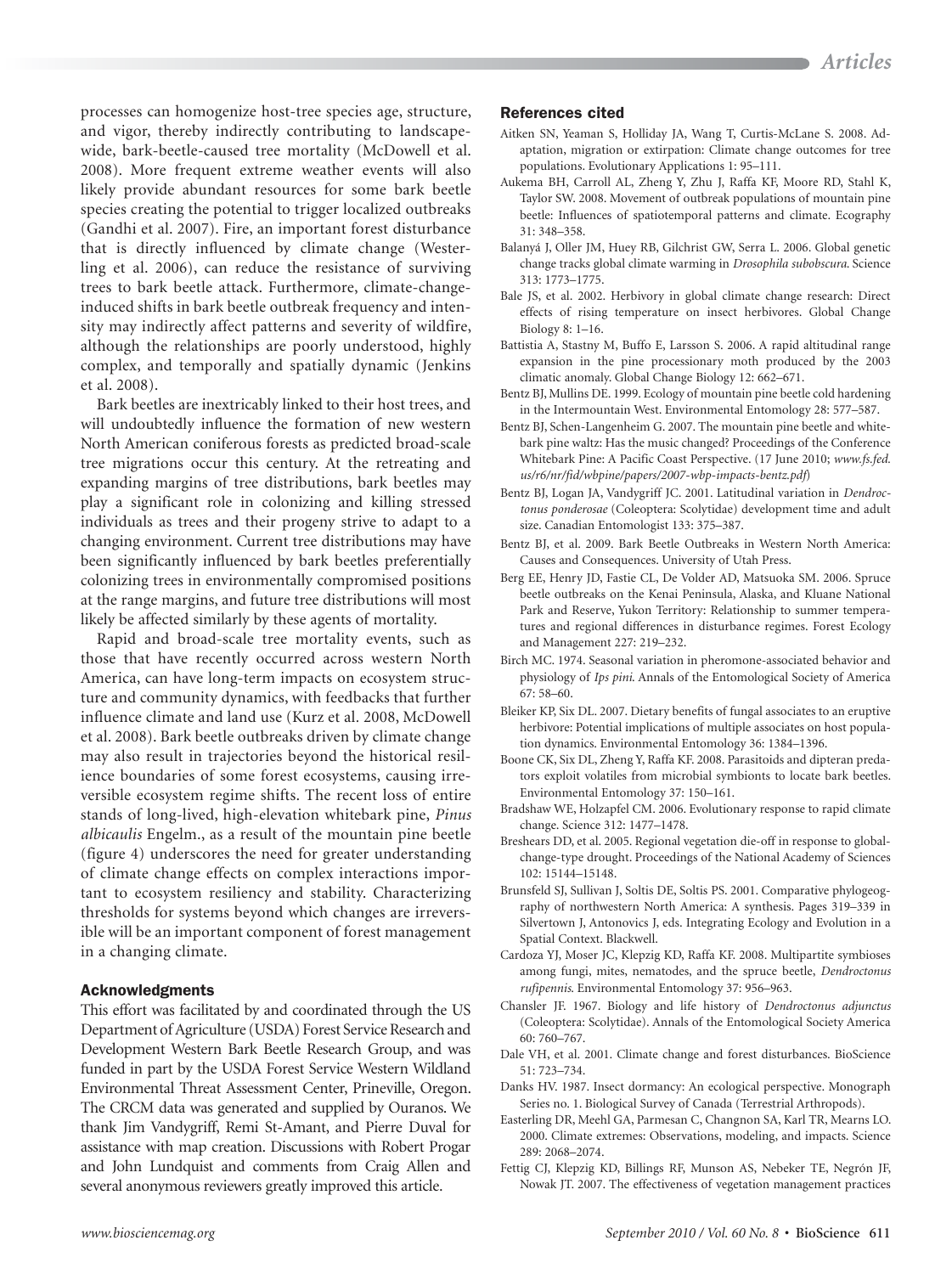for prevention and control of bark beetle infestations in coniferous forests of the western and southern United States. Forest Ecology and Management 238: 24–53.

- Franceschi VR, Krokene P, Christiansen E, Krekling T. 2005. Anatomical and chemical defenses of conifer bark against bark beetles and other pests. New Phytologist 167: 353–376.
- Gandhi KJK, Gilmore DW, Katovich SA, Mattson WJ, Spence JR, Seybold SJ. 2007. Physical effects of weather events on the abundance and diversity of insects in North American forests. Environmental Reviews 15: 113–152.
- Gibson K, Skov K, Kegley S, Jorgensen C, Smith S, Witcosky J. 2008. Mountain Pine Beetle Impacts in High-Elevation Five-Needle Pines: Current Trends and Challenges. US Department of Agriculture Forest Service, Northern Region, Missoula, Montana. R1-08-020.
- Godbout J, Fazekas A, Newton CH, Yeh FC. 2008. Glacial vicariance in the Pacific Northwest: Evidence from a lodgepole pine mitochondrial DNA minisatellite for multiple genetically distinct and widely separated refugia. Molecular Ecology 17: 2463–2475.
- Graves AD, Holsten EH, Ascerno ME, Zogas K, Hard JS, Huber DPW, Blanchette R, Seybold SJ. 2008. Protection of spruce from colonization by the bark beetle, *Ips perturbatus*, in Alaska. Forest Ecology and Management 256: 1825–1839.
- Hansen EM, Bentz BJ. 2003. Comparison of reproductive capacity among univoltine, semivoltine, and re-emerged parent spruce beetles (Coleoptera: Scolytidae). Canadian Entomologist 135: 697–712.
- Hansen EM, Bentz BJ, Turner DL. 2001. Temperature-based model for predicting univoltine brood proportions in spruce beetle (Coleoptera: Scolytidae). Canadian Entomologist 133: 827–841.
- Herms DA, Mattson WJ. 1992. The dilemma of plants: To grow or defend. Quarterly Review of Biology 67: 283–335.
- Hicke JA, Logan JA, Powell J, Ojima DS. 2006. Changing temperatures influence suitability for modeled mountain pine beetle outbreaks in the western United States. Journal of Geophysical Research 11: GO2019. doi:10.1029/2005JG000101
- Hofstetter RW, Cronin JT, Klepzig KD, Moser JC, Ayres MP. 2006. Antagonisms, mutualisms and commensalisms affect outbreak dynamics of the southern pine beetle. Oecologia 147: 679–691.
- Hudson G, Wackernagel H. 1994. Mapping temperature using kriging with external drift: Theory and an example from Scotland. International Journal of Climatology 14: 77–91.
- [IPCC] Intergovernmental Panel on Climate Change. 2007. Climate Change 2007: The Scientific Basis. Cambridge University Press.
- Jenkins MJ, Hebertson EG, Page W, Jorgersen CA. 2008. Bark beetles, fuels, fire and implications for forest management in the Intermountain West. Forest Ecology and Management 254: 16–34.
- Klepzig KD, Six DL. 2004. Bark beetle fungal symbiosis: Context dependency in complex interactions. Symbiosis 37: 189–206.
- Kurz WA, Dymond CC, Stinson G, Rampley GJ, Neilson ET, Carroll AL, Ebata T, Safranyik L. 2008. Mountain pine beetle and forest carbon feedback to climate change. Nature 452: 987–990.
- Langor DW, Raske AG. 1987. Reproduction and development of the eastern larch beetle, *Dendroctonus simplex*, in Newfoundland. Canadian Entomologist 119: 985–992.
- Lee RE. 1989. Insect cold-hardiness: To freeze or not to freeze. BioScience 39: 308–313.
- Little EL Jr. 1971. Atlas of United States Trees, vol. 1: Conifers and Important Hardwoods. US Department of Agriculture Miscellaneous Publication 1146.
- Logan JA, Bentz BJ. 1999. Model analysis of mountain pine beetle (Coleoptera: Scolytidae) seasonality. Environmental Entomology 28: 924–934.
- Mattson WJ Jr. 1980. Herbivory in relation to plant nitrogen content. Annual Review of Ecology and Systematics 11: 119–161.
- McCambridge WF, Knight FB. 1972. Factors affecting spruce beetles during a small outbreak. Ecology 53: 830–839.
- McDowell N, et al. 2008. Mechanisms of plant survival and mortality during drought: Why do some plants survive while others succumb to drought? New Phytologist 178: 719–739.
- McKenney DW, Pedlar JH, Lawrence K, Campbell K, Hutchinson MF. 2007. Potential impacts of climate change on the distribution of North American trees. BioScience 57: 939–948.
- McNulty SG, Aber JD. 2001. US national climate change assessment on forest ecosystems: An introduction. BioScience 51: 720–722.
- Millar CI, Stephenson NL, Stephens SL. 2007. Climate change and forests of the future: Managing in the face of uncertainty. Ecological Applications 17: 2145–2151.
- Millard P, Sommerkorn M, Grelet GA. 2007. Environmental change and carbon limitation in trees: A biochemical, ecophysiological and ecosystem appraisal. New Phytologist 175: 11–28.
- Miller LK, Werner RA. 1987. Cold-hardiness of adult and larval spruce beetles *Dendroctonus rufipennis* (Kirby) in interior Alaska. Canadian Journal of Zoology 65: 2927–2930.
- Music B, Caya D. 2007. Evaluation of the hydrological cycle over the Mississippi River basin as simulated by the Canadian Regional Climate Model (CRCM). Journal of Hydrometeorology 8: 969–988.
- Nealis V, Peter B. 2009. Risk Assessment of the Threat of Mountain Pine Beetle to Canada's Boreal and Eastern Pine Forests. Natural Resources Canada, Canadian Forest Service. Information Report BC-X-417.
- Pörtner HO, Farrell AP. 2008. Physiology and climate change. Science 322: 690–692.
- Powell JA, Logan JA. 2005. Insect seasonality: Circle map analysis of temperature-driven life cycles. Theoretical Population Biology 67: 161–179.
- Raffa KF. 2001. Mixed messages across multiple trophic levels: The ecology of bark beetle chemical communication systems. Chemoecology 11: 49–65.
- Raffa KF, Aukema BH, Bentz BJ, Carroll AL, Hicke JA, Turner MG, Romme WH. 2008. Cross-scale drivers of natural disturbances prone to anthropogenic amplification: Dynamics of biome-wide bark beetle eruptions. BioScience 58: 501–517.
- Raupach MR, Marland G, Ciais P, Le Quéré C, Canadell JG, Klepper G, Field CB. 2007. Global and regional drivers of accelerating CO<sub>2</sub> emissions. Proceedings of the National Academy of Sciences 104: 10288–10293.
- Régnière J, Bentz B. 2007. Modeling cold tolerance in the mountain pine beetle, *Dendroctonus ponderosae.* Journal of Insect Physiology 53: 559–572.
- Régnière J, St-Amant R. 2007. Stochastic simulation of daily air temperature and precipitation from monthly normals in North America north of Mexico. International Journal of Biometeorology 51: 415–430.
- Rehfeldt GE, Crookston NL, Warwell MV, Evans JS. 2006. Empirical analyses of plant-climate relationships for the western United States. International Journal of Plant Science 167: 1123–1150.
- Rice AV, Thormann MN, Langor DW. 2008. Mountain pine beetle-associated blue-stain fungi are differentially adapted to boreal temperatures. Forest Pathology 38: 113–123.
- Ryan RB. 1959. Termination of diapause in the Douglas-fir beetle, *Dendroctonus pseudotsugae* Hopkins (Coleoptera: Scolytidae), as an aid to continuous laboratory rearing. Canadian Entomologist 91: 520–525.
- Salinas-Moreno Y, Mendoza MG, Barrios MA, Cisneros R, Macías-Sámano J, Zúñiga G. 2004. Areography of the genus *Dendroctonus* (Coleoptera: Curculionidae: Scolytinae) in Mexico. Journal of Biogeography 31: 1163–1177.
- Scott BA, Berryman AA. 1972. Larval diapause in *Scolytus ventralis*. Journal of the Entomological Society of British Columbia 69: 50–53.
- Seager R, et al. 2007. Model projections of an imminent transition to a more arid climate in southwestern North America. Science 316: 1181–1184.
- Seybold SJ, Ohtsuka T, Wood DL, Kubo I. 1995. The enantiomeric composition of ipsdienol: A chemotaxonomic character for North American populations of *Ips* spp. in the *pini* subgeneric group (Coleoptera: Scolytidae). Journal of Chemical Ecology 21: 995–1016.
- Shugart HH. 2003. A Theory of Forest Dynamics: The Ecological Implications of Forest Succession Models. Springer.
- Six DL, Bentz BJ. 2007. Temperature determines symbiont abundance in a multipartite bark beetle-fungus ectosymbiosis. Microbial Ecology 54: 112–118.